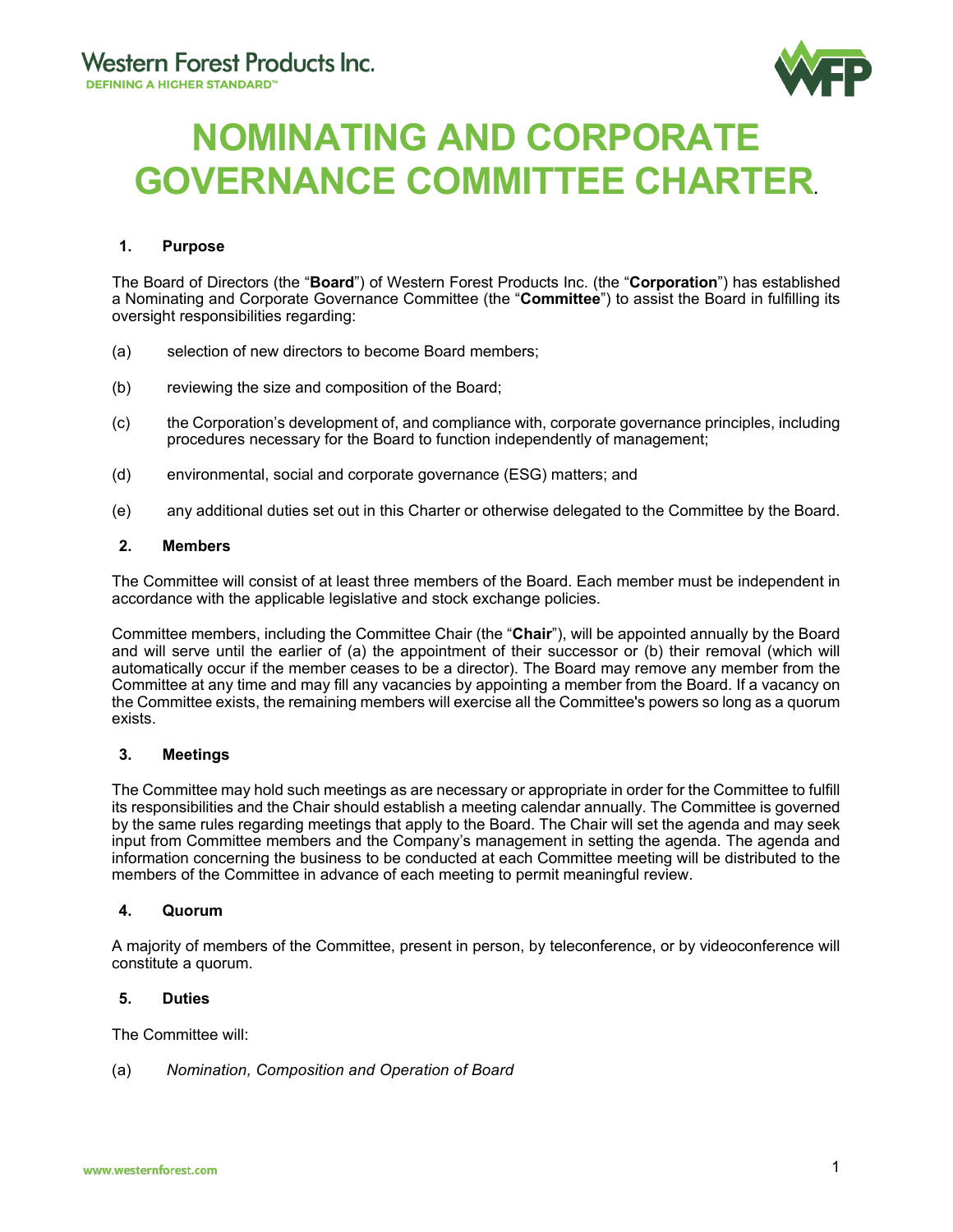# **Western Forest Products Inc.**

**DEFINING A HIGHER STANDARD™** 



- (i) *Board Constitution.* Review and make appropriate recommendations to the Board regarding the constitution of the Board, including:
	- the size and composition of the Board;
	- the general responsibilities and functions of the Board and its members, including position descriptions for the Chair of the Board and the Lead Independent Director, if any; and
	- the procedures for effective Board meetings so that the Board can function independently of management and without conflicts of interest.

As part of such review, evaluate the skills of each Board member at least annually.

- (ii) *Long Term Plan and Board Succession Planning*. Review the long-term plan for the constitution of the Board, taking into consideration the current strengths, skills and experience of the Board and the strategic direction of the Corporation. The plan will include:
	- the desired qualifications, demographics, skills and experience of potential directors;
	- the appropriate rotation of directors on Board committees;
	- an interview process for potential candidates for Board membership;
	- a list of future candidates for Board membership; and
	- succession planning for Board members.
- (iii) *Independence.* Evaluate the independence of each director at least annually. Ensure the Board functions independently of management, including through regular meetings of the independent members of the Board and the appointment of an independent Lead Director if the Chair of the Board is not independent.
- (iv) *Nominations.* As required, identify, screen and make recommendations to the Board regarding Board member candidates. Prior to making its recommendations the Committee should consider: the competencies, skills and diversity of the Board as a whole; the desired competencies and skills of the Board; the competencies and skills of each existing director; and the competencies and skills of each new nominee.
- (v) *Shareholder Nominations.* Consider any director candidates recommended by the Corporation's shareholders under the procedures set forth in the *Canada Business Corporation Act.*
- (vi) *Compensation.* Review and make appropriate recommendations to the Board regarding the compensation (including benefits) for the directors of the Corporation (including the Chair of the Board), having regard to the Corporation's comparator group, which is set and monitored by the Committee.
- (vii) *Board Committees.* Together with the Chair of the Board, review and make appropriate recommendations to the Board regarding the responsibilities of Board committees, the establishment or disbanding of Board committees, the structure and composition of Board committees and position descriptions for the Chair of each committee.
- (viii) *Insurance and Indemnity*. Review and make appropriate recommendations to the Board regarding any material changes to directors' or officers' indemnity agreements. Periodically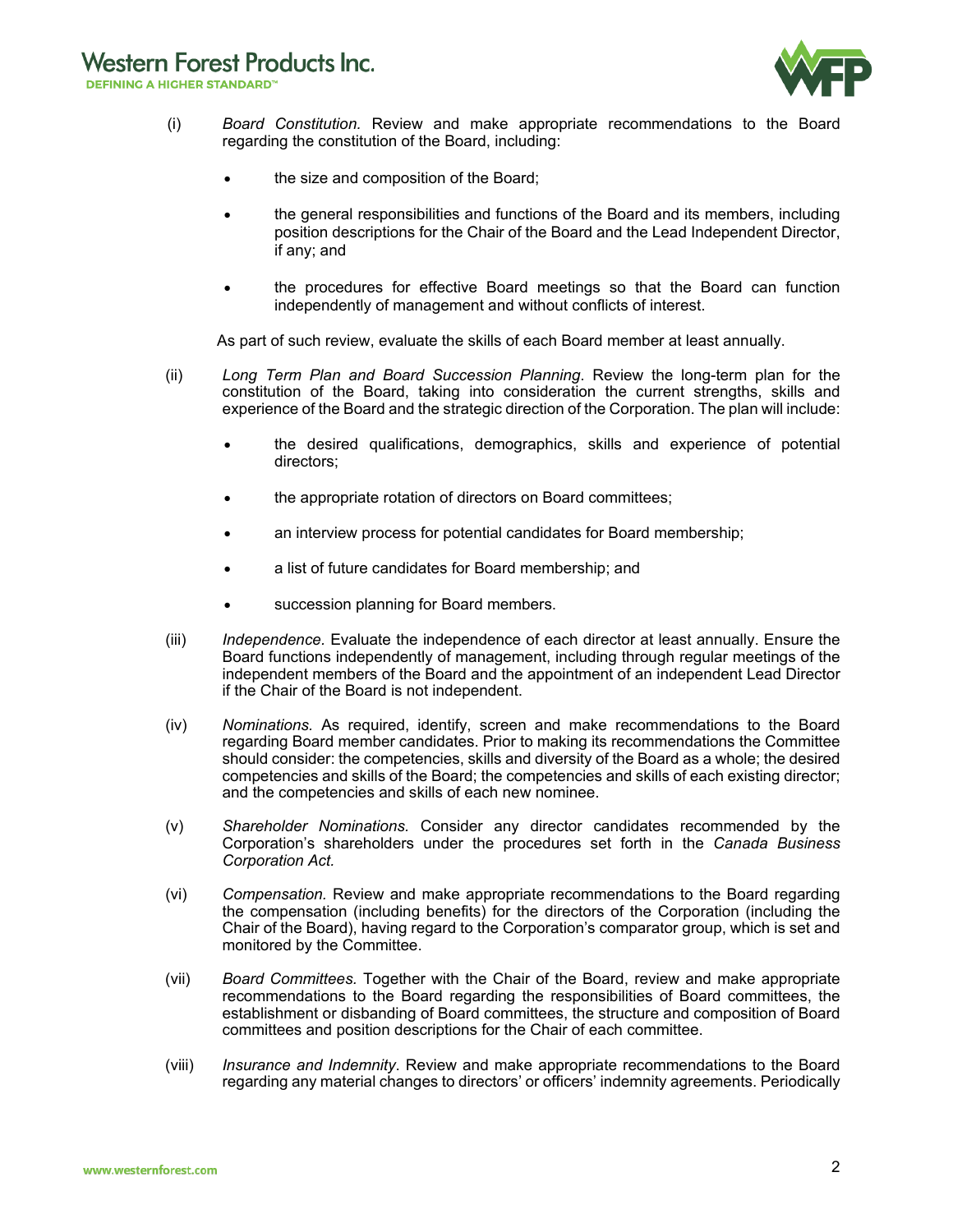

review the terms and conditions of directors and officers third-party liability insurance coverage in light of the directors' and officers' indemnity agreements.

- (ix) *Orientation and Continuing Education.* Together with the Chair of the Board, establish and oversee an orientation program for new directors and a continuing education program for current directors.
- (b) *Governance Processes*.
	- (i) *Corporate Governance Practices, Policies and Procedures.* Oversee and, as required, make appropriate recommendations to the Board regarding the Corporation's corporate governance practices, policies and procedures, including the Board's stewardship role and the ability of directors to carry out their duties with due diligence and in compliance with all legal and regulatory requirements
	- (ii) *Majority Voting Policy Resignations.* Review and make appropriate recommendations to the Board in accordance with requirements of applicable legislation and stock exchange requirements regarding any resignation tendered pursuant to the Corporation's majority voting policy.
	- (iii) *Share Ownership Requirements.* Review and make appropriate recommendations to the Board regarding share ownership guidelines applicable to directors. Review director shareholding relative to such guidelines.
	- (iv) *Overboarding Policies.* Review and make appropriate recommendations to the Board regarding any policies relating to the number of outside boards on which any one director sits.
	- (v) *Lobbying Policies.* Review and make appropriate recommendations to the Board regarding any policies relating to political contributions.
	- (vi) *Disclosure.* Review, discuss with management and make recommendations to the Board regarding the Corporation's corporate governance disclosure, including disclosure regarding the operations of the Committee and other Board committees, director independence and the director nominations process.
	- (vii) *Assessment.* Develop, subject to approval by the Chair of the Board, a process for an annual assessment of the effectiveness of the Board, its Chair, its members, its committees and its committee chairs, and oversee the completion of annual assessment.
	- (viii) *Director Concerns.* Together with the Chair of the Board (where appropriate), address concerns of individual directors about matters that are not readily or easily discussed at full Board meetings.
- (c) *Diversity.* Review and make recommendations to the Board with respect to practices relating to Board diversity, including the representation of designated groups on the Board and the identification of candidates with sufficiently diverse and independent backgrounds. Establish, review and make appropriate recommendations to the Board on policies that support diversity and inclusion.
- (d) *Insider Trading Policy.* Oversee and make recommendations to the Board for any necessary amendments with respect to the Corporation's Insider Trading Policy. Authorize any waiver granted in connection with such policy, and confirm with management the appropriate disclosure of any such waiver.